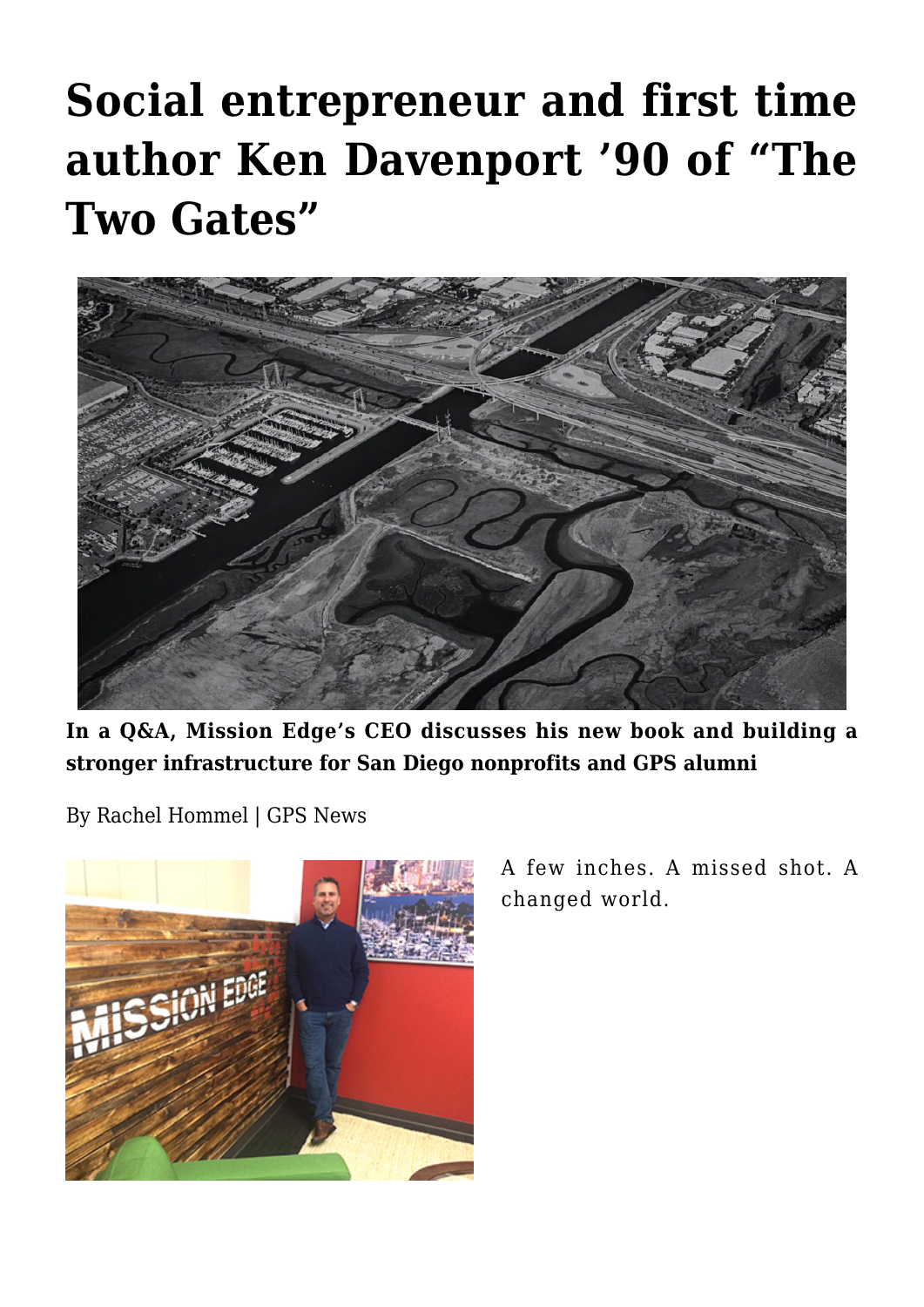What would have happened if Kennedy hadn't been killed? Davenport asks this question in his first novel, inspired by his time at the UC San Diego School of Global Policy and Strategy (GPS).

As an alumnus from one of the first graduating classes, Davenport gives back to the School time and again, in both mentoring students and providing internships at his company, [Mission Edge.](https://www.missionedge.org/)

With a full-time job and family. Davenport is a man of many hats, writing nights, weekends and mornings to fulfill a dream. In our interview, we get a chance to talk startups, nonprofits and GPS's interdisciplinary spirit.

## **Please tell me what inspired you to write your first book.**

I've been fascinated with Vietnam since my first undergraduate class at UC San Diego, "Vietnam: Politics of Intervention" back in the mid 80s. I did my political science honors thesis on Vietnam and worked under Professor Emeritus [Samuel](https://polisci.ucsd.edu/about-our-people/faculty/faculty-directory/currently-active-faculty/popkin-profile.html) [Popkin](https://polisci.ucsd.edu/about-our-people/faculty/faculty-directory/currently-active-faculty/popkin-profile.html). I was a teaching assistant for his class and later taught a class on Vietnam for Chapman University after I graduated from GPS. I sat down one day conceiving this hypothetical scenario of what if Kennedy have lived, what would have happened in Vietnam. It is such a pivotal question for the Vietnam War. The book is a novel, so it has some fictional characters and multiple plot lines, but it also covers a lot of the political debate about the war, so readers will actually learn some history. It's a fun "what if" exercise."

I started writing ["The Two Gates"](https://www.amazon.com/Two-Gates-Ken-Davenport/dp/1976520177/ref=tmm_pap_swatch_0?_encoding=UTF8&qid=1509728234&sr=1-1&dpID=51JWD%252BghYXL&preST=_SY344_BO1,204,203,200_QL70_&dpSrc=detail) ten years ago. I got 80 pages in and I put it away…I got writers block. It wasn't until fellow alum Eliot Peper '11 encouraged me to go back and finish it. As a published writer of several books, he told me to write it for myself. I started writing and I just keep going. I attribute the book to him. While the book is all speculative, it's based on real conversations and dialogue around Vietnam policy.

### **Did lessons learned at GPS play a part in influencing the book?**

The book has an Asia focus. My knowledge of the region was certainly helpful in crafting the pages, since a lot of the book does concern Vietnamese politics and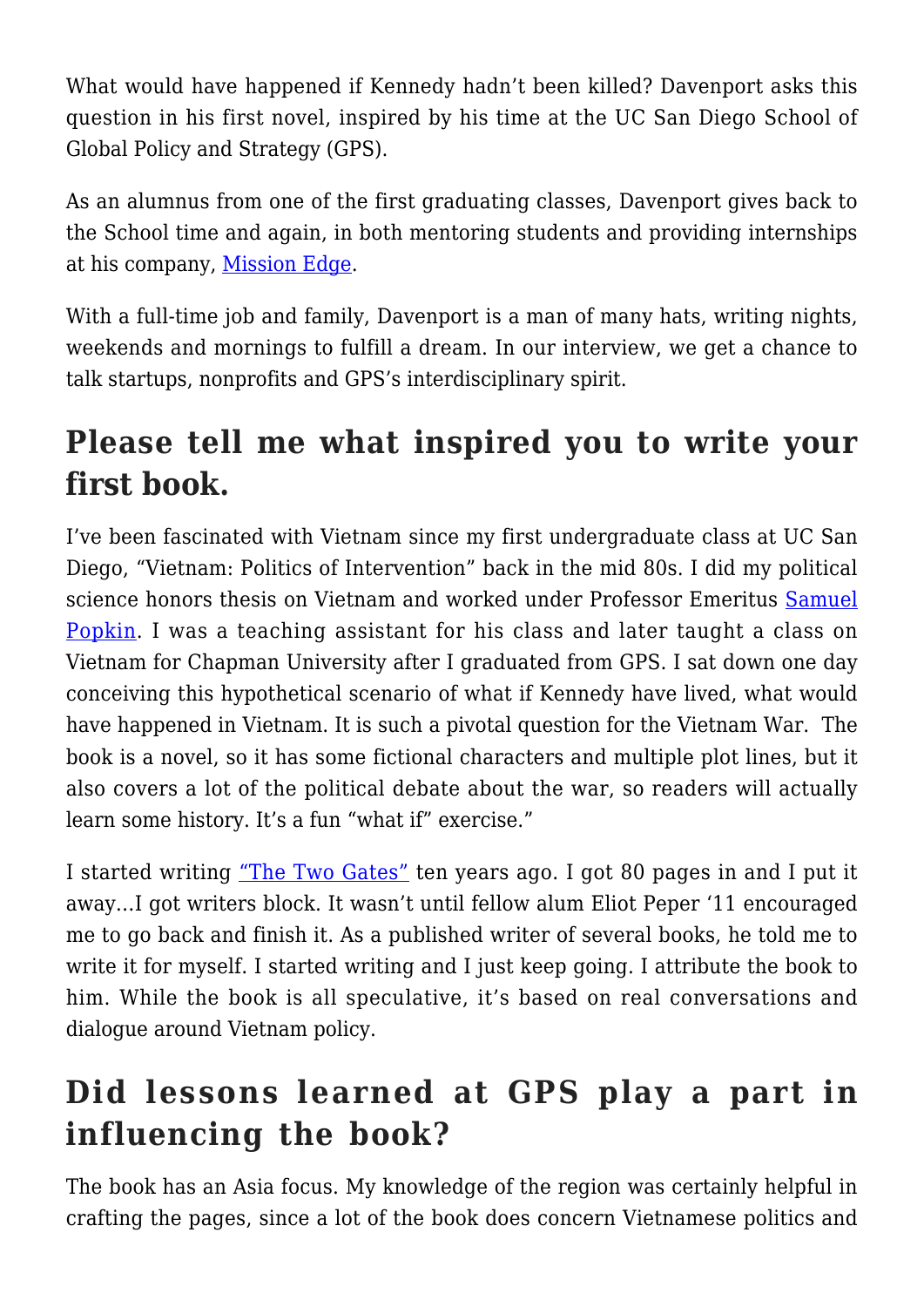characters. More so, learning to write and write well, I definitely attribute to my experience at GPS – the ability to convey your thoughts clearly and concisely.

I have always been interested in writing and used to write a lot of blogs and a number of op-eds. I was looking for a creative outlet. With writing, it's your art, you created it and it comes out of your head. People can like it or not like it, but you give it to world and its uniquely yours. It was a big test and took a lot of drive.

**How did your time at GPS influence your career trajectory, including being a now published author?**



I studied political science as an undergrad, just when GPS was just getting started. After attending graduate school at the London School of Economics and Political Science, I applied to GPS. At the time, UC San Diego did not have any professional schools. GPS was going to be first of a professional graduate degree to train practitioners and it wasn't all theory. To me, that innovative spirit made me want to attend.

The School was attractive because it was interdisciplinary – it had international relations but also economics, management and cultural components. It was a blend that would expose me to things I didn't know like business, statistics and accounting. It was a great base for helping build a business – those tools were so valuable.

#### **You have hosted several GPS students at your**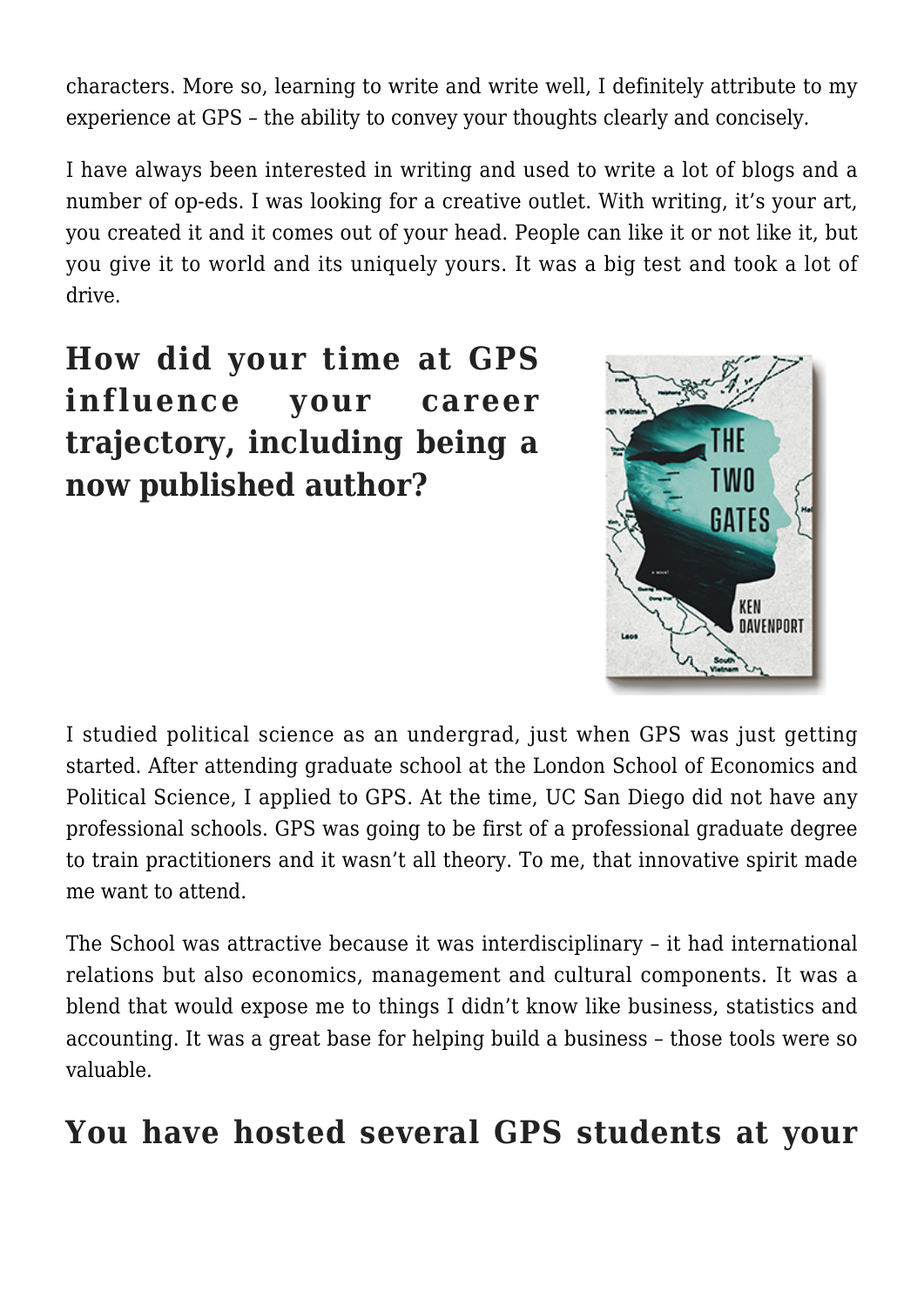### **company Mission Edge. Can you talk about the value they add?**

GPS students are fantastic. If I had a choice picking an intern or employee from any of the schools, I would pick a GPS student. Their analytical and quantitative skills are strong and I've had great experience with interns. Their work has, and continues to be, really valuable to my company. Very hard working, with a great all-around skillset.

# **How does your company build a stronger infrastructure for San Diego nonprofits?**

Social enterprise can mean a lot of different things. At the broadest definition, it's an organization that focuses both on profits and purpose. A company that is trying to help the community but also has a business model that requires it to generate revenue. I think that's the wave of the future. It's about doing well and doing good at the same time, with less chasm between the for-profit and nonprofit world.

My interest and what we are trying to do at Mission Edge is to help existing nonprofits that are traditionally funded start to diversity its revenue stream. We are creating this for-benefit ecosystem where companies look at social purpose as well as economic return.

One project I'm particularly proud of is working with the [Honor Foundation,](https://www.honor.org/) a transition program for Navy Seals based at the UC San Diego [Rady School of](http://rady.ucsd.edu/) [Management.](http://rady.ucsd.edu/) We help support them with financial infrastructure and grants – it's a great partnership and very rewarding.

# **Explain what attracted you to social entrepreneurship?**

It's a new concept. It's great to want to give back to the community and have a social purpose, but you have to have an organization that works. You have to have a business that makes money, that makes sense and that is managed effectively in order for you to do anything else.